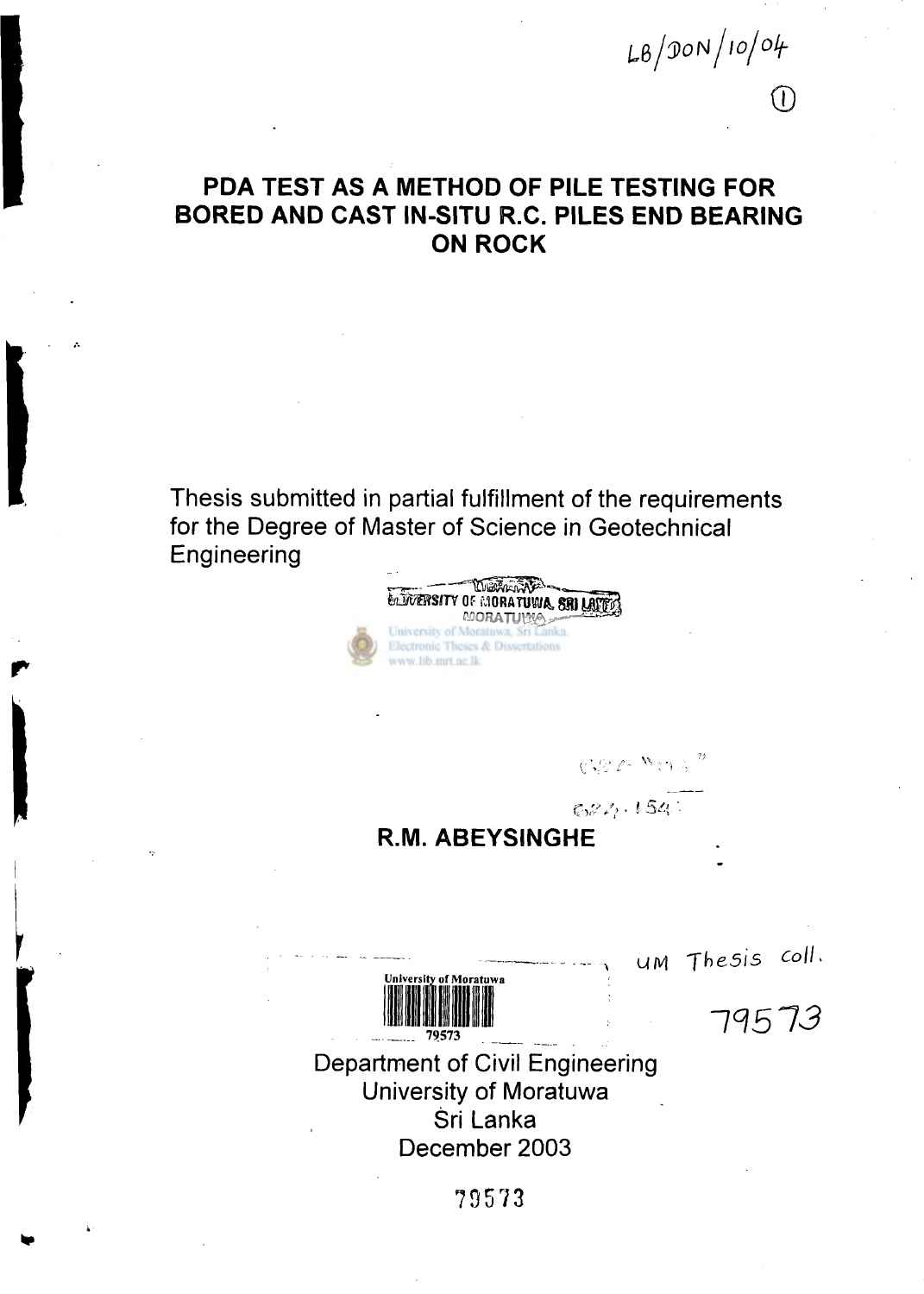# **DECLARATION**

**The work included in this thesis in part or whole, has not been submitted for any other academic qualification at any institute** 

**Signature of the candidate** 

**Certified** 

k

Signature of the supervisor.

University of Moratuwa, Sri Lanka. Electronic Theses & Dissertations www.lib.mrt.ac.lk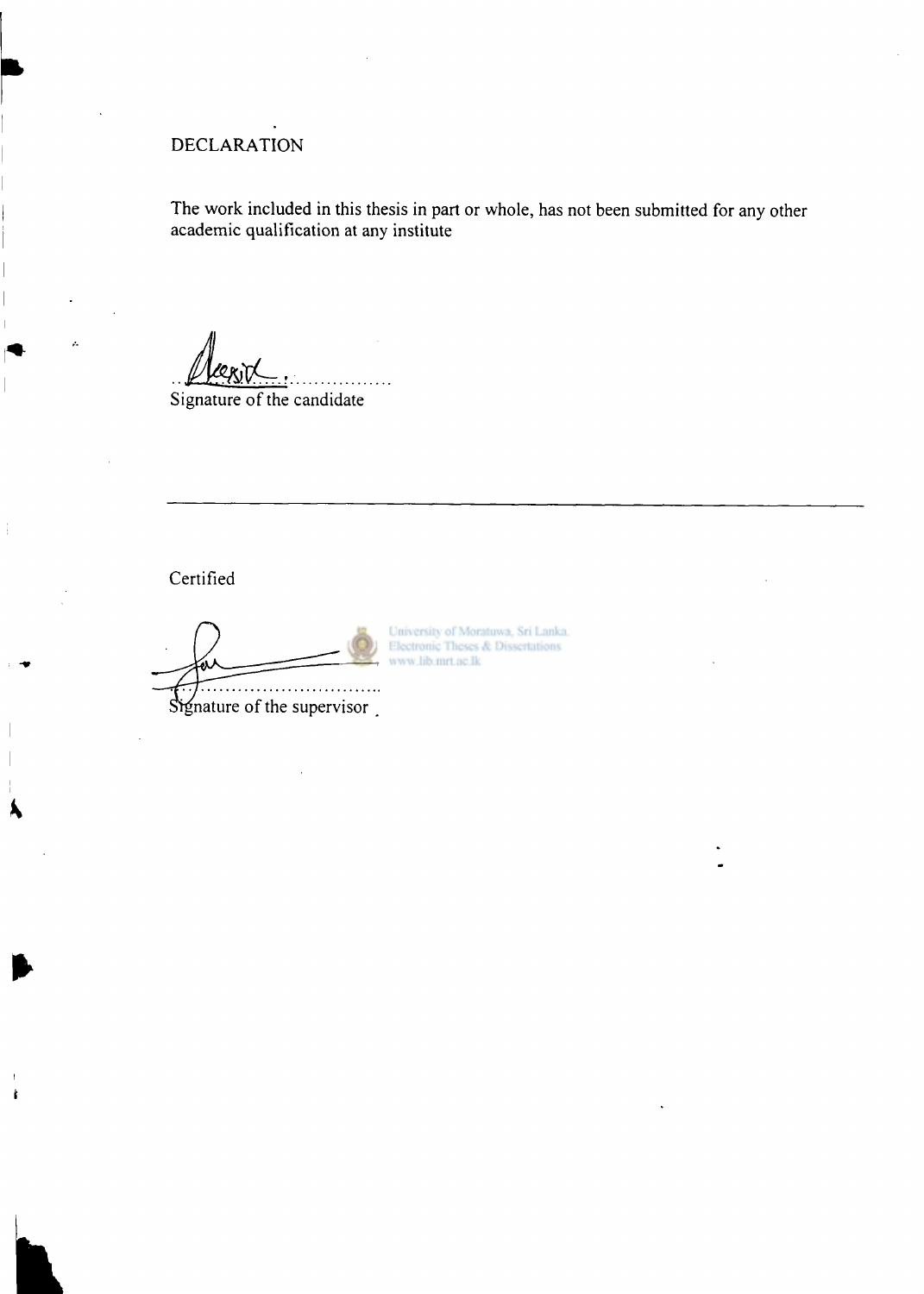#### **ABSTRACT**

The Pile Driving Analyzer (PDA) is a powerful tool to assess pile driving and High Strain Dynamic Pile (HSDP) load testing which may supplement or replace static testing. The PDA is seeing increasing usage in the testing of the various types of cast-in-place piles. In some parts of the world, this type of testing is the most common use for the PDA. This solution is particularly attractive for very large, high capacity piles where the large capacity makes a static test extremely costly.

The rapidly increased use of pile foundations and the appearance of the new driving techniques, as well as stress wave measurement equipment have led researchers to look for better understanding of the dynamic and static behavior of the hammer-pile -soil system and to develop more reliable methods of pile analysis. The reliability of the pile driving analysis is primarily a function of the accuracy of the soil parameters and the theological model of the soil. The application of stress wave theory on piles is critically revived in literature.

The scope of this study is an attempt to find a reliable range for dynamic soil parameters for end bearing bored piles in residual formation and to improve the accuracy of the wave equation analysis methods. The investigation has been focused on the comparison of the soil parameters used in practice from those used in conventional soil mechanics and soil dynamics. The solution of the stress wave equation is based on Smith's approach. Dynamic analysis of the field-recorded data was performed using CAPWAP (Case Pile Wave Analysis Program) and based on the Case Method. Ground investigation is done for evaluation of static soil properties before installation of piles. Static pile load tests were also performed on the same pile which were subjected to dynamic load test to study the load settlement behavior of the bored cast insitu piles. Further more, the static piles capacity variation of driven piles with time termed set-up effect was studied in details for piles driven in residual formations.

 $\mathbf{i}$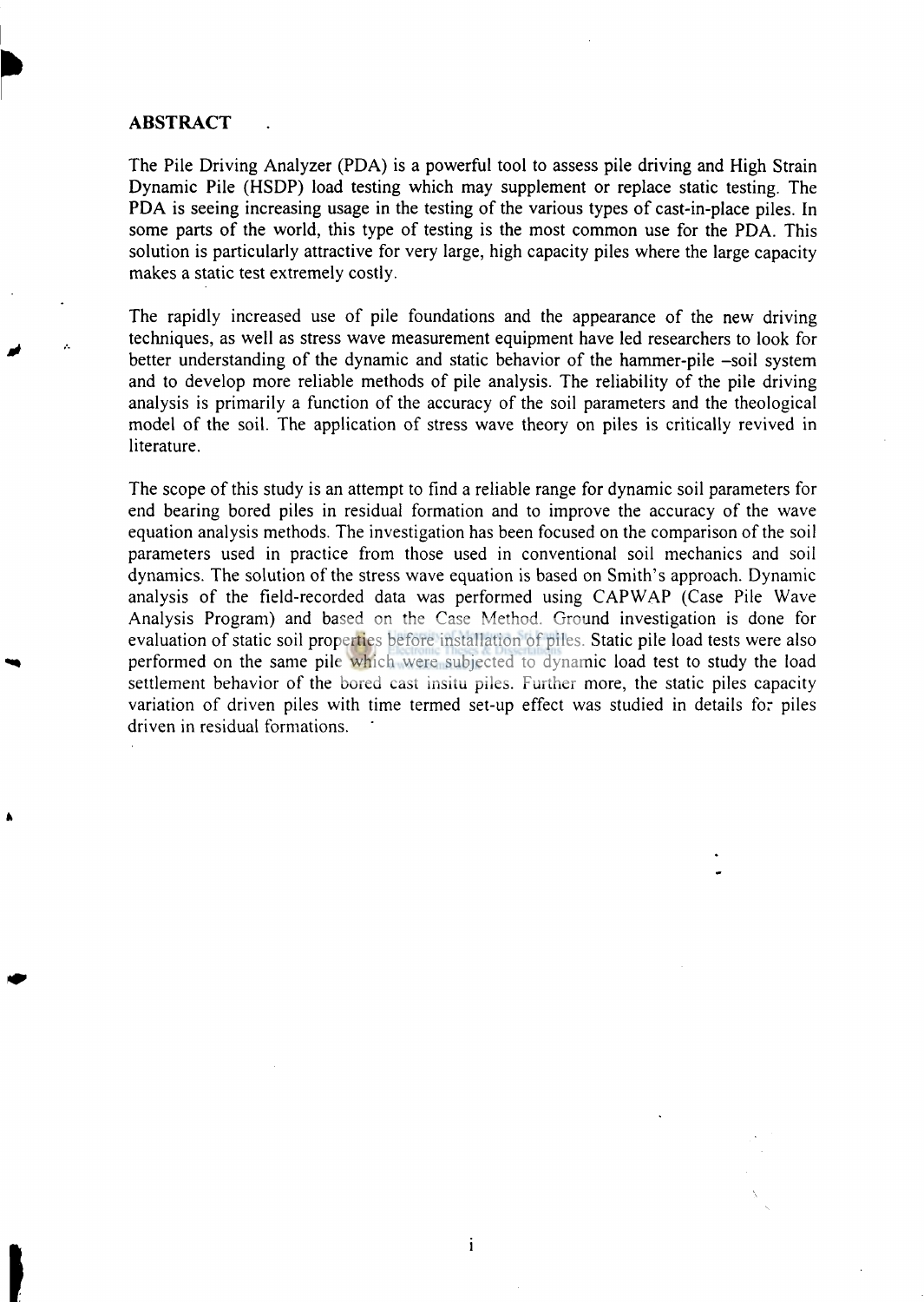## **ACKNOWLEDGMENT**

 $\mathbf{A}$ 

This research work has been carried out at the University of Moratuwa with the support of Sierra Construction Ltd during years 2002-2003.

The author would like to express his sincere thanks and acknowledgement to:

- Dr. H.S Thilakasiri and Prof. B.L. Tennakoon, the supervisors of this research work, for their constant, friendly support, valuable discussions and critical reading of the manuscript.
- $\mathbb{I}$ All the academic and technical staff of soil mechanics laboratory and rock mechanics laboratory for the kind assistance in field and laboratory testing work.
	- Mr. Nimal Lokuge, Mr. M.A.J Somathilaka and all the staff members of the Sierra Piling & Geotechnical Divisions for supplying necessary computer software, machinery and equipments
	- Pile Dynamic Inc USA for providing literature

The author has been financially supported by Asian Development Bank and the Ministry of Science and Technology, Sri Lanka during the course of the work.<br>University of Moraluse, Sri Lanka.

Electronic Theses & Dissertations www.lib.mrt.ac.lk

R.M. Abeysinghe 01<sup>st</sup> December 2003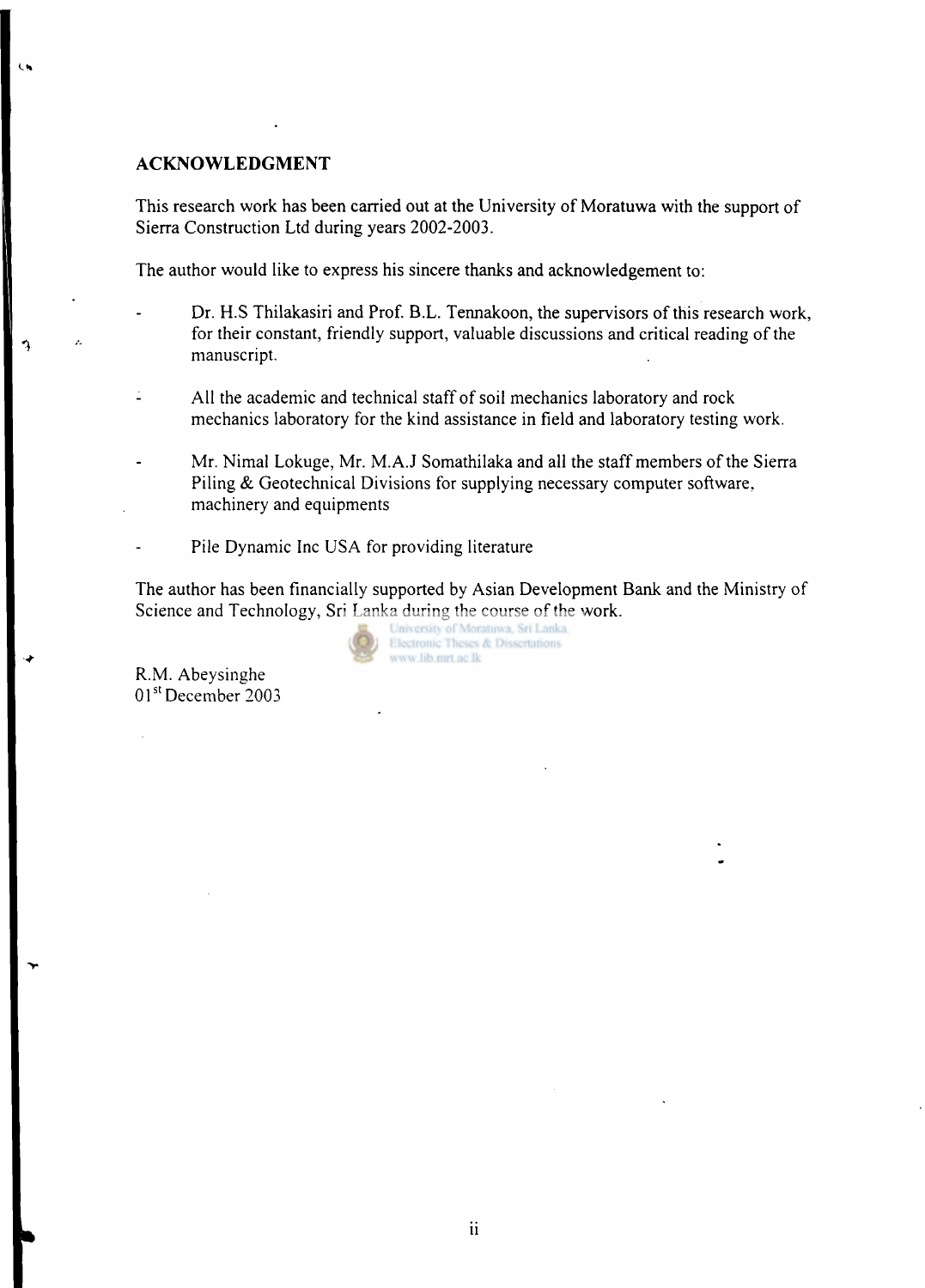| <b>Contents</b>                         |                                                                            | Page                     |
|-----------------------------------------|----------------------------------------------------------------------------|--------------------------|
| Abstract<br>Acknowledgement<br>Contents |                                                                            | $\mathbf{1}$<br>ii<br>ш  |
| List of Fgures<br>List of Tables        |                                                                            | <b>vi</b><br><b>VIII</b> |
| <b>Chapter 1</b>                        | Introduction                                                               | 1                        |
| 1.1                                     | General                                                                    | 1                        |
| 1.2.1                                   | Objective of the Study                                                     | 3                        |
| <b>Chapter 2</b>                        | <b>Literature Survey</b>                                                   | 5                        |
| 2.1                                     | Introduction                                                               | 5                        |
| 2.2                                     | Evaluation of bearing capacity of piles by static methods                  | 5                        |
| 2.2.1                                   | General Approach                                                           | 5                        |
| 2.2.2                                   | Meyerhof's empirical correlation                                           | 8                        |
| 2.3                                     | Evaluation of the ultimate load capacity of piles by insitu tests          | 8                        |
| 2.3.1                                   | <b>Static Cone Penetration test</b>                                        | 8                        |
| 2.3.2                                   | <b>Dynamic Penetration Test</b>                                            | 8                        |
| $2.4^{\circ}$                           | Correlation between sounding resistance for different sounding methods 10  |                          |
| 2.5                                     | Piles bearing on rock-driven pile                                          | 12                       |
| 2.6                                     | Bored and Cast in place piles                                              | 15                       |
| 2.7                                     | Evaluation of the ultimate load capacity of piles using dynamic methods 17 |                          |
| 2.7                                     | Pile Driving Formulae niversity of Moratuwa, Sri Lanka.<br>& Dissertatio   | 17                       |
| 2.7.1                                   | Drawbacks of pile driving formulas                                         | 19                       |
| 2.7.2                                   | Application of stress wave theory on piles                                 | 20                       |
| 2.7.2.1                                 | Smith Idealization                                                         | 21                       |
| 2.7.2.2                                 | Pile Model - Internal Spring                                               | 21                       |
| 2.7.2.3                                 | Soil Model - External Spring                                               | 22                       |
| 2.7.2.4                                 | <b>Basic Equation</b>                                                      | 23                       |
| 2.7.2.5                                 | Input Data for Smith's approach                                            | 24                       |
| 2.7.2.6                                 | Modification of Smith's damping factor                                     | 27                       |
| 2.7.3                                   | Development of Smith's approach                                            | 27                       |
| 2.7.4                                   | The WEAP Program                                                           | .28                      |
| 2.7.5                                   | The CAPWAP Program                                                         | $-28$                    |
| 2.7.6                                   | The Approach of the Randolph and Simon                                     | 28                       |
| 2.7.6.1                                 | Interaction of the pile shaft                                              | 28                       |
| 2.7.6.2                                 | Interaction at the base                                                    | 29                       |
| 2.7.7                                   | Holeyman's Approach                                                        | 30                       |
| 2.7.7.1                                 | Hysteretic damping                                                         | 31                       |
| 2.7.7.2                                 | <b>Radiation Damping</b>                                                   | 31                       |
| 2.7.7.3                                 | Resistance damping                                                         | 31                       |
| 2.7.8                                   | Behavior of Shaft resistance                                               | 33                       |
| 2.7.9                                   | Smith and Chow's Approach (Finite element Method)                          | 33<br>33                 |
| 2.7.10                                  | The Case Method                                                            |                          |
| 2.8                                     | Pile Load Tests                                                            | 34                       |
| 2.8.1                                   | Static Pile load tests                                                     | 34                       |
| 2.8.2                                   | Osterberg Cell Test                                                        | 36                       |
| 2.8.3                                   | High Strain Dynamic Pile Load Test (PDA Test)                              | 37                       |

 $\bar{\mathcal{A}}$ 

 $\hat{\boldsymbol{\beta}}$ 

ż,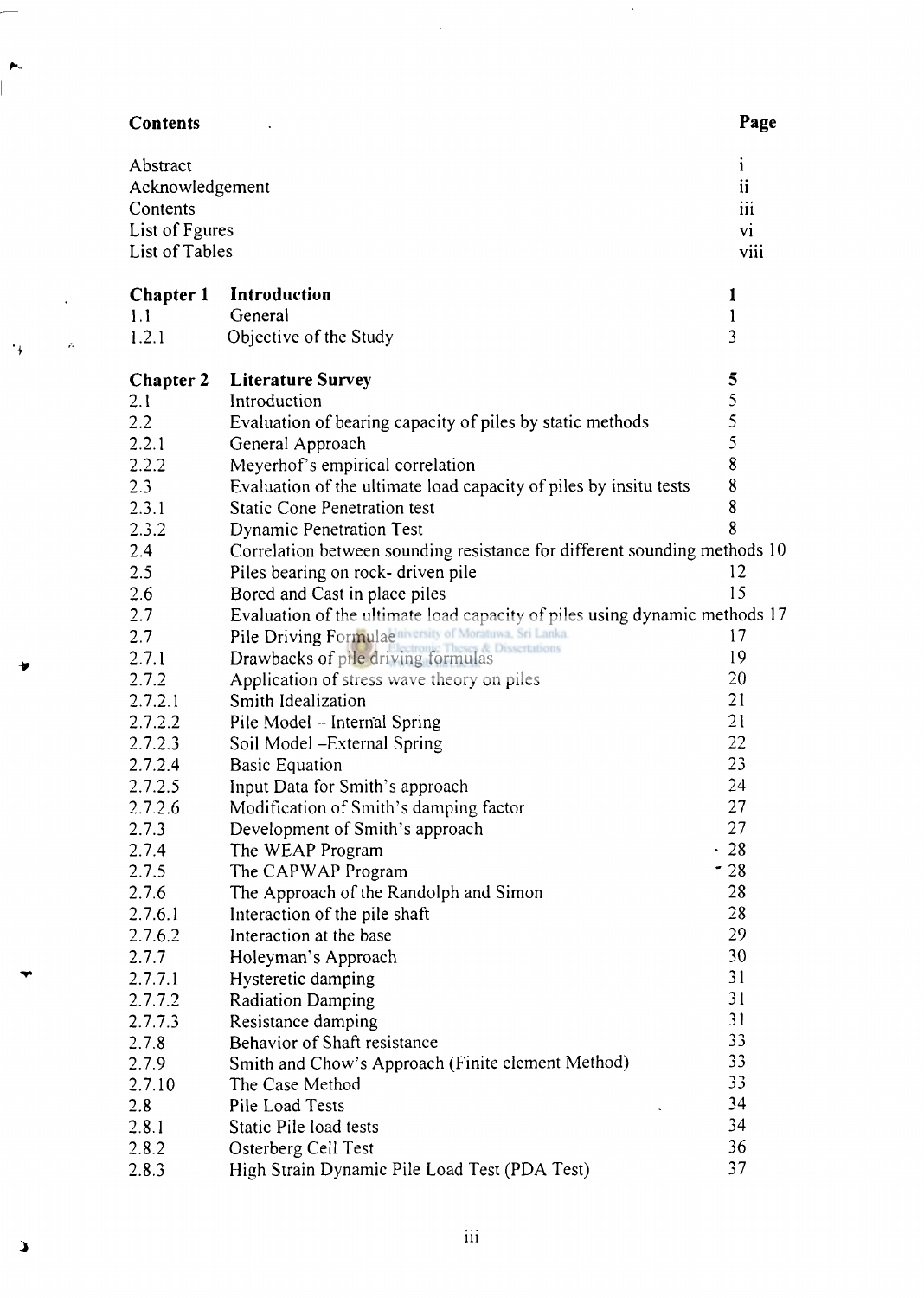| 4.1                                                                                                                                 | Introduction                                                          | 62       |  |  |
|-------------------------------------------------------------------------------------------------------------------------------------|-----------------------------------------------------------------------|----------|--|--|
| Chapter 04 - Capacity Measurement of Bored Cast In-situ RC Piles Bearing on Rock<br>and Estimation of Dynamic Soil Parameters<br>62 |                                                                       |          |  |  |
|                                                                                                                                     |                                                                       |          |  |  |
| 3.9.3                                                                                                                               | <b>Static Analysis</b>                                                | 61       |  |  |
| 3.9.2                                                                                                                               | The Multiple Blow Analysis (MBA)                                      | 60       |  |  |
| 3.9.1                                                                                                                               | Residual Stress Analysis (RSA)                                        | 58       |  |  |
| 3.9                                                                                                                                 | The CAPWAP Procedure                                                  | 57       |  |  |
| 3.8                                                                                                                                 | Static Methods for Bored Piles in Residual Soils                      | $-57$    |  |  |
| 3.7                                                                                                                                 | From Dynamic Methods                                                  | .57      |  |  |
| 3.6                                                                                                                                 | Measuring pile top measurement under static load                      | 56<br>57 |  |  |
| 3.5                                                                                                                                 | <b>Stress Wave Measurement</b>                                        |          |  |  |
| 3.4                                                                                                                                 | Pile Preparation                                                      | 55       |  |  |
| 3.3                                                                                                                                 | Pile Installation                                                     | 55       |  |  |
| 3.2                                                                                                                                 | Ground Investigation                                                  | 55       |  |  |
|                                                                                                                                     | on rock                                                               | 55       |  |  |
| 3.1                                                                                                                                 | Scope of the work-Capacity Estimation of Drilled Shaft Bearing        |          |  |  |
| <b>Chapter 3</b>                                                                                                                    | Electronic Theses & Dissertations<br>www.lib.mrt.ac.lk<br>Methodology | 55       |  |  |
| 2.9.1                                                                                                                               | Mathematical Modeling of Thixotropy sri Lanka                         | 52       |  |  |
| 2.9.                                                                                                                                | Strength Gain of Driven Pile                                          | 52       |  |  |
| 2.8.7                                                                                                                               | Damping Multiplier                                                    | 51       |  |  |
| 2.8.6                                                                                                                               | Dynamic Soil Parameters                                               | 50       |  |  |
| 2.8.5.8                                                                                                                             | Pile Variable and Integration                                         | 50       |  |  |
| 2.8.5.7                                                                                                                             | Extra Pile Toes                                                       | 49       |  |  |
| 2.8.5.6                                                                                                                             | Pile Toe                                                              | 49       |  |  |
| 2.8.5.5                                                                                                                             | Pile Top Quantities and Analysis Type                                 | 49       |  |  |
| 2.8.5.4                                                                                                                             | Pile Damping                                                          | 49       |  |  |
| 2.8.5.3                                                                                                                             | Pile Slack                                                            | 48       |  |  |
| 2.8.5.2                                                                                                                             | The non uniform pile                                                  | 48       |  |  |
| 2.8.5.1                                                                                                                             | The uniform pile                                                      | 47       |  |  |
| 2.8.5                                                                                                                               | Algorithm for Wave Propagation                                        | 47       |  |  |
| 2.8.4.4                                                                                                                             | Radiation Damping in CAPWAP                                           | 44       |  |  |
| 2.8.4.3                                                                                                                             | Damping                                                               | 44       |  |  |
| 2.8.4.2                                                                                                                             | Toe Model Extension Gap and Plug                                      | 44       |  |  |
| 2.8.4.1                                                                                                                             | Unloading and reloading                                               | 42       |  |  |
| 2.8.3.5                                                                                                                             | <b>Basic Relationships</b>                                            | 41       |  |  |
| 2.8.3.5.2                                                                                                                           | The Soil Model                                                        | 41       |  |  |
| 2.8.3.5.1                                                                                                                           | The pile model                                                        | 40       |  |  |
| 2.8.3.5                                                                                                                             | The CAPWAP Model                                                      | 40       |  |  |
| 2.8.3.4                                                                                                                             | CAPWAPC Method                                                        | 38<br>40 |  |  |
| 2.8.3.3                                                                                                                             | The pile Driving Analyzer<br>CAPWAP Method                            | 37       |  |  |
| 2.8.3.2                                                                                                                             |                                                                       |          |  |  |
| 2.8.3.1                                                                                                                             | PDA Measurement                                                       | 37       |  |  |

l,

A

| 4.1     | Introduction                                                         | 62 |
|---------|----------------------------------------------------------------------|----|
| 4.2     | <b>Correlation Considerations</b>                                    | 63 |
| 4.3     | Correlation of static load movement results                          | 64 |
| 4.4     | Data Analyses                                                        | 64 |
| 4.5     | Case Studies - Static and Dynamic Load Test Comparisons              | 64 |
| 4.5.1   | Case 1: Bored Cast-In-Situ End Bearing Pile at Karapitiya - Galle 64 |    |
| 4.5.1.1 | Results from the Soil Investigation                                  |    |

iv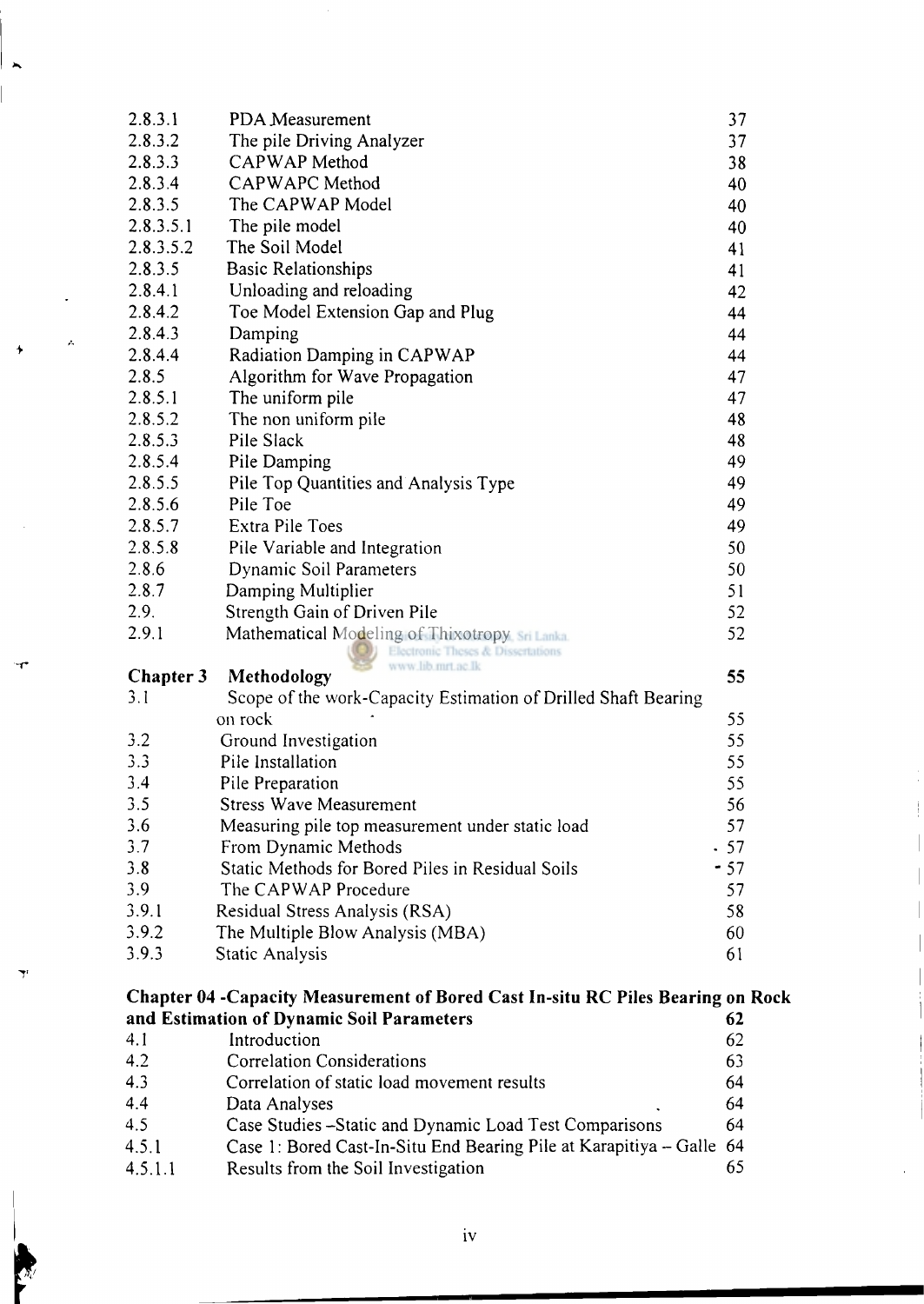| 4.5.1.2 | Instrumentation of the pile                                                 | 67  |
|---------|-----------------------------------------------------------------------------|-----|
| 4.5.1.3 | Results of Wave Measurement and CAPWAP analysis                             | 67  |
| 4.5.1.4 | Static load test                                                            | 72  |
| 4.5.2.1 | Case Study-II Bored Cast In-Situ End Bearing Pile at Trincomalee 73         |     |
| 4.5.2.2 | <b>Site Conditions</b>                                                      | 74  |
| 4.5.3   | Case III Pile Testing at Kalaniya Century Properties piling Project         | 81  |
| 4.5.3.1 | <b>Site Conditions</b>                                                      | 81  |
| 4.6     | Case Study Dynamic Load Test Results                                        | 92  |
| 4.6.1   | Case IV Bored Cast-In-Situ End Bearing Piles on Rock at 2000 plaza 92       |     |
| 4.6.2   | Case V-Bored Cast In-Situ End bearing piles at Wattala                      | 96  |
| 4.6.3   | Case VI Malambe Precast RC Driven Pile                                      | 102 |
| 4.6.4   | Case Study VII Bored Cast insitu End Bearing Rock Socket Pile at Kirulapone |     |
|         |                                                                             | 103 |
| 4.6.5   | Case Study VII Bored Cast insitu Rock Socket End Bearing pile at Rajagiriya |     |
|         |                                                                             | 106 |
| 4.6.6   | Case Study IX Bored Cast Insitu Rock Socket End Bearing piles at Wattala    |     |
|         |                                                                             | 108 |
| 4.6.7   | Case study X Bored Cast insitu Rock Socket End Bearing pile at Narahenpita  |     |
|         |                                                                             | 111 |
|         | <b>Chapter 5-Discussion, Recommendation and Conclusions</b>                 | 115 |
| 5.1     | Resistance distribution                                                     | 115 |
| 5.2     | <b>Dynamic Soil Parameters</b>                                              | 119 |
| 5.2.1   | Damping factors                                                             | 119 |
| 5.2.2   | Soil Quakes                                                                 | 121 |
| 5.2.3   | <b>Radiation Damping</b><br>University of Moratuwa, Sri Lanka.              | 122 |
| 5.3     | Electronic Theses & Dissertations<br>Pile Type                              | 122 |
| 5.4     | Recommendation for the further study                                        | 123 |

 $\mathcal{L}_{\text{max}}$  and  $\mathcal{L}_{\text{max}}$  . The set of  $\mathcal{L}_{\text{max}}$ 

 $\label{eq:2.1} \frac{1}{\sqrt{2}}\int_{\mathbb{R}^3}\frac{1}{\sqrt{2}}\left(\frac{1}{\sqrt{2}}\right)^2\frac{1}{\sqrt{2}}\left(\frac{1}{\sqrt{2}}\right)^2\frac{1}{\sqrt{2}}\left(\frac{1}{\sqrt{2}}\right)^2\frac{1}{\sqrt{2}}\left(\frac{1}{\sqrt{2}}\right)^2.$ 

 $\mathcal{A}$ 

 $\ddot{\phantom{1}}$ 

 $\cdot$ r

 $\label{eq:2.1} \frac{1}{\sqrt{2}}\int_{\mathbb{R}^{2}}\frac{1}{\sqrt{2}}\left(\frac{1}{\sqrt{2}}\right)^{2}dx\leq\frac{1}{2}\int_{\mathbb{R}^{2}}\frac{1}{\sqrt{2}}\left(\frac{1}{\sqrt{2}}\right)^{2}dx$ 

 $\frac{1}{2}$ 

 $\label{eq:2.1} \frac{1}{2} \sum_{i=1}^n \frac{1}{2} \sum_{j=1}^n \frac{1}{2} \sum_{j=1}^n \frac{1}{2} \sum_{j=1}^n \frac{1}{2} \sum_{j=1}^n \frac{1}{2} \sum_{j=1}^n \frac{1}{2} \sum_{j=1}^n \frac{1}{2} \sum_{j=1}^n \frac{1}{2} \sum_{j=1}^n \frac{1}{2} \sum_{j=1}^n \frac{1}{2} \sum_{j=1}^n \frac{1}{2} \sum_{j=1}^n \frac{1}{2} \sum_{j=1}^n \frac{$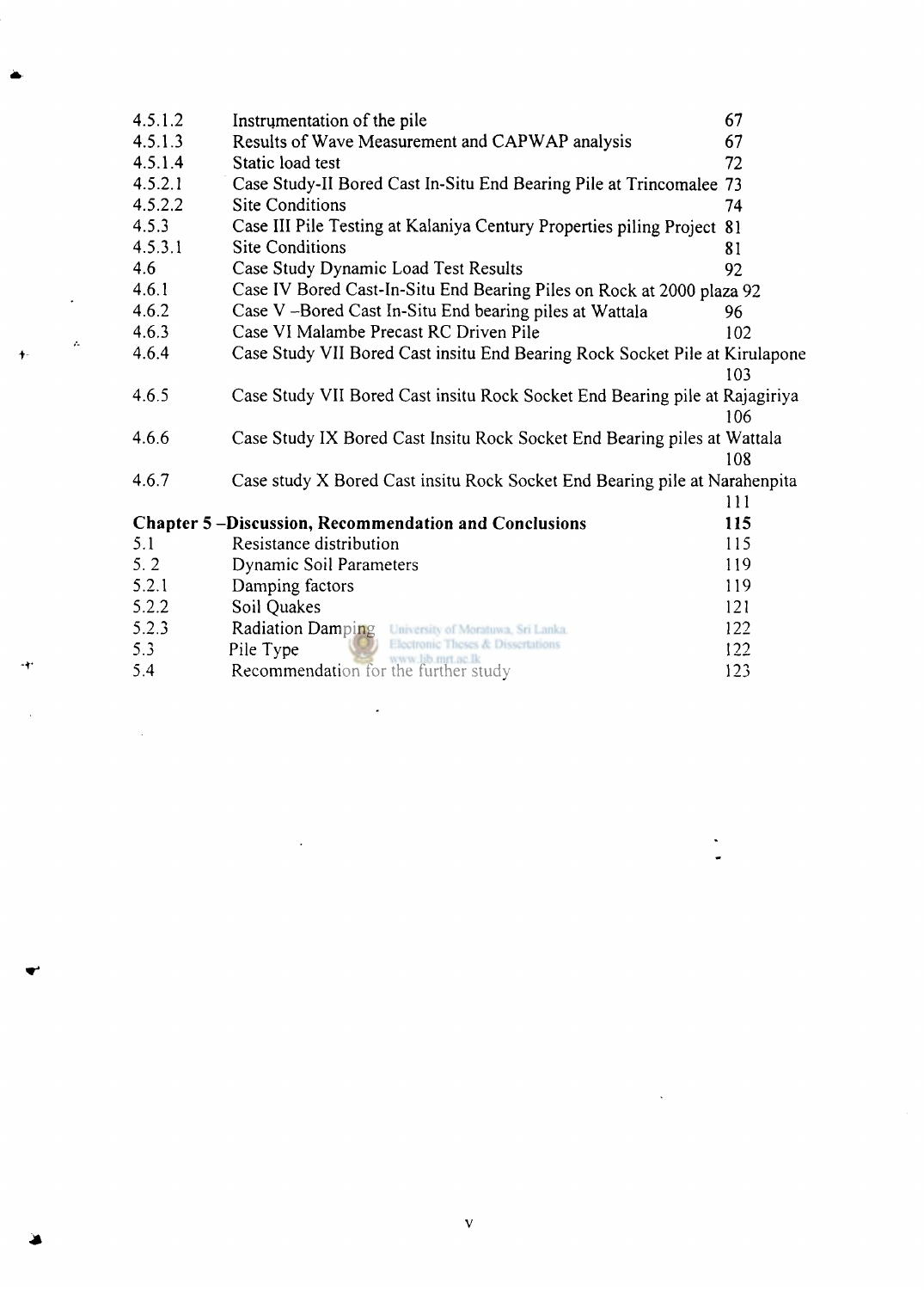#### **List of Figures**

- Figure 2.1 Axially loaded pile
- Figure 2.2 Values of  $Zc/d$  and  $KsTan\phi'_a$  for piles in sand (after Vesic 1967 and Meyerhof 1976)
- Figure 2.3 Relationship between Nq and  $\phi$  (after Berezantzev et al, 1961)
- Figure 2.4 Calculation diagram of the ultimate point bearing capacity per unit area
- Figure 2.5 Relationship between penetration resistance and angle of friction,  $\phi$ .
- Figure 2.6 Correlation between cone resistance and SPT values.
- Figure 2.7 Bearing capacity factors for foundations on rock (1980)
- Figure 2.8 Reduction factor for rock socket skin friction
- Figure 2.9 Reduction factor for discontinuities in rock mass
- Figure 2.10 Mass factor

z.

д

- Figure 2.11 Schematic diagram of pile driving
- Figure 2.12 The process of energy transfers and pile penetration
- Figure 2.13 Smith pile soil model
- Figure 2.14 Load deformation relationship for internal spring
- Figure 2.15 Load deformation relationships for soil
- Figure 2.16 Effective angle of internal shearing resistance  $\phi'Vs$  damping constant for sand, J
- Figure 2.17 Liquidity index Vs damping constant for clay
- Figure 2.18 Concept of equivalent solid
- Figure 2.19 PDA Configuration
- Figure 2.20 CAPWAP Program flow
- Figure 2.21 CAPWAP Pile model University of Moratuwa, Sri Lanka.
- Figure 2.22 The Smith soil resistance model of Dissentations
- Figure 2.23 Static Shaft Resistance
- Figure 2.24 Static toe resistance
- Figure 2.25 The extended CAPWAP soil resistance model (a) shaft (b) toe
- Figure 3.1 Instrumented pile
- Figure 3.2a Variation of  $\mu$  for different dynamic formulae
- Figure 3.3 Load settlement curves
- Figure 3.4 Capacity variation with time
- Figure 3.5 Measured and estimated capacity from Skov and Denver (1988) for the case study
- Figure 3.6 Measured and estimated capacity from Svinkin et al. (2002) and Chun et al. (1999) for the case study
- Figure 4.1 Location of selected sites
- Figure 4.2 Depth versus subsoil profile and SPT N values
- Figure 4.3 (a), (b) strain transducer and accelerometer attachment (c) hammer impact to the pile
- Figure 4.4 Measured force and velocity near pile top
- Figure 4.5 Measures and Computed force
- Figure 4.6 Variations of Damping Factors
- Figure 4.7 Variations of Soil Quakes
- Figure4.8 Skin resistance distribution for different analysis
- Figure 4.9 Load Settlement Curves predicted by CAPWAP
- Figure 4.10 Measured pile top settlement under static load
- Figure 4.11 Pile Top Settlement under static and dynamic loads
- Figure 4.12 Sub soil profile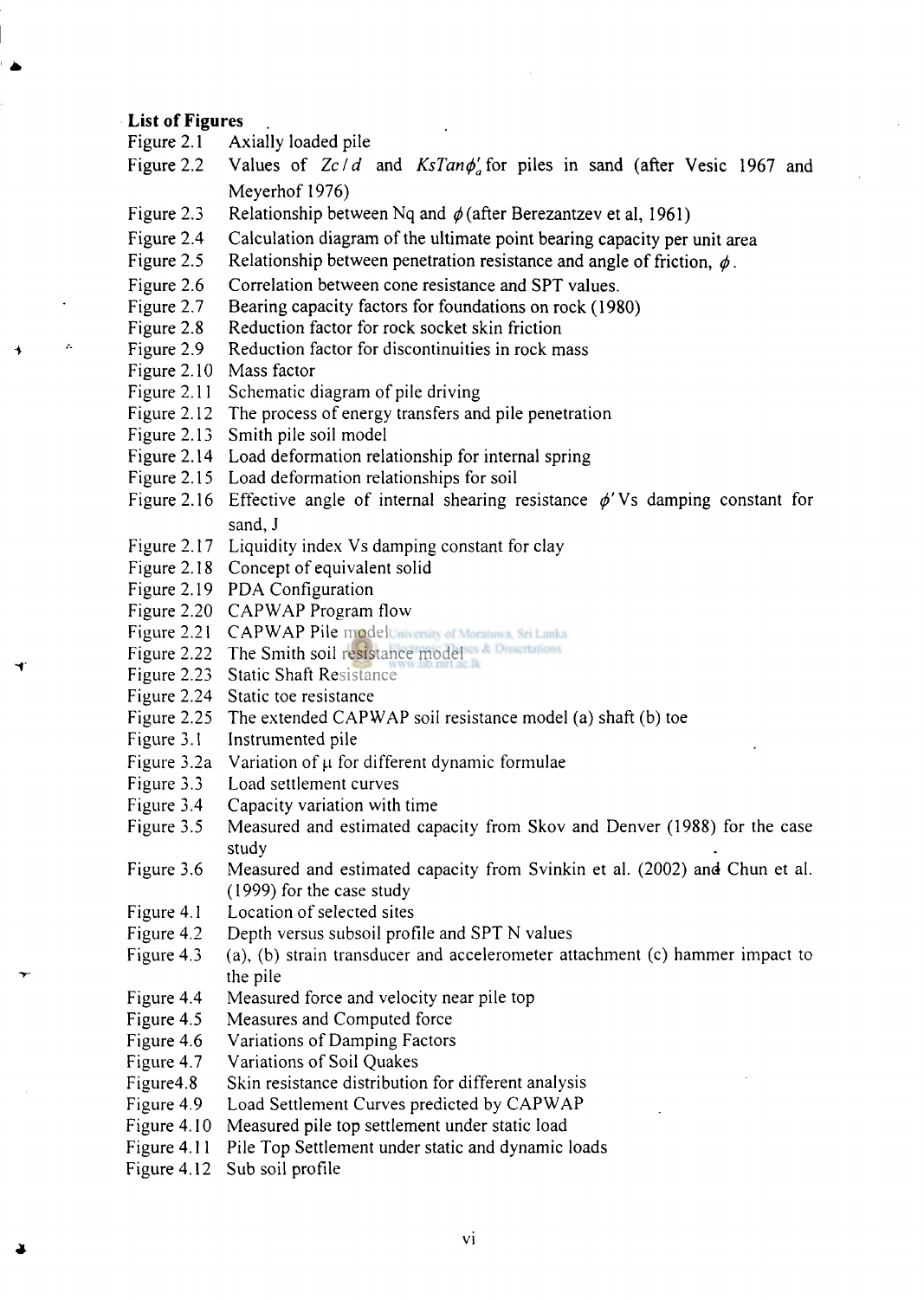Figure 4.13 Measured force and velocity Figure 4.14 Measured and computed force Figure 4.15 Variation of damping factors Figure 4.16 Variations of Soil Quakes Figure 4.17 Skin resistance distributions Figure 4.18 Predicted pile top settlement by CAPWAP Figure 4.19 Measured pile top settlement under static load Figure 4.20 Pile Top Settlement under static and dynamic loads Figure 4.21 Sub Soil Profile Figure 4.22 Measured force & velocity P-23 Figure 4.23 Calculated and measured force P 23 Figure 4.24 Measured and Calculated force P 13 Figure 4.25 Measured velocity and force P-13 Figure 4.27 Variation of damping factor for pile P-23 Figure 4.28 Variation of damping factor for pile P-13 Figure 4.29 Variation of soil quakes P-23 Figure 4.30 Variation of soil quakes P-13 Figure 4.31 Variation of Skin friction p-23 Figure 32 Variation of skin resistance P-13 Figure 33 Load Settlement Curves for different CAPWAP analysis P 23 Figure 34 Load Settlement Curves for different CAPWAP analysis P 13 Figure 35 Load Settlement Curves from static load test P-23 Figure 36 Load Settlement Curves from static load test P-13 Figure 37 Load Settlement Curves for Static and different CAPWAP analysis P-23 Figure 38 Load Settlement Curves for Static and different CAPWAP analysis P-13<br>Figure 4.38 Subsoil profile Subsoil profile (C) Electronic Theses & Dissertations Figure 4.39 Force and velocity plots near pile top (a) Measured (b) Matched Figure 4.40 (a) Skin resistance distribution, (b) Load Settlement curves Figure 4.41 Sub soil profile Figure 4.42 (a) Measured velocity and force, (b) Matched force Figure 4.43 (a) Resistance distribution, (b) load Settlement curve Figure 4.44 Sub soil profile Figure 4.45 (a) Measured velocity and force, (b) Measured and matched force. Figure 4.46 (a) Soil resistance distribution (b) pile top/bottom settlement Figure 4.47 Subsoil profile Figure 4.48 (a) measured force and velocity, (b) measured and matched force - Figure 4.49 (a) soil resistance distribution (b) pile top/bottom settlement Figure 4.50 Soil profile Figure 4.51 (a) Measured force and velocity, (b) Matched force Figure 4.52 (a) Soil resistance distribution, (b) Pile top/bottom settlement Figure 4.53 Sub soil profile Figure 4.54 (a) Measured force and velocity, (b) Matched force Figure 4.55 (a) Soil resistance distribution (b) Pile top/bottom settlement Figure 4.56 Subsoil Profile Figure 4.57 (a) Measured force and velocity (b) Matched force Figure 4.58 (a) Soil resistance distribution (b) pile top/bottom settlement Figure 5.1 (a) Skin resistance distributions along pile shaft together with SPT N values at the pile location based on soil investigation report-test pile at Karapitiya Galle Figure 5.1 (b) Skin resistance distributions along pile shaft together with SPT N values at

the pile location based on soil investigation report-test pile at Trincomalee